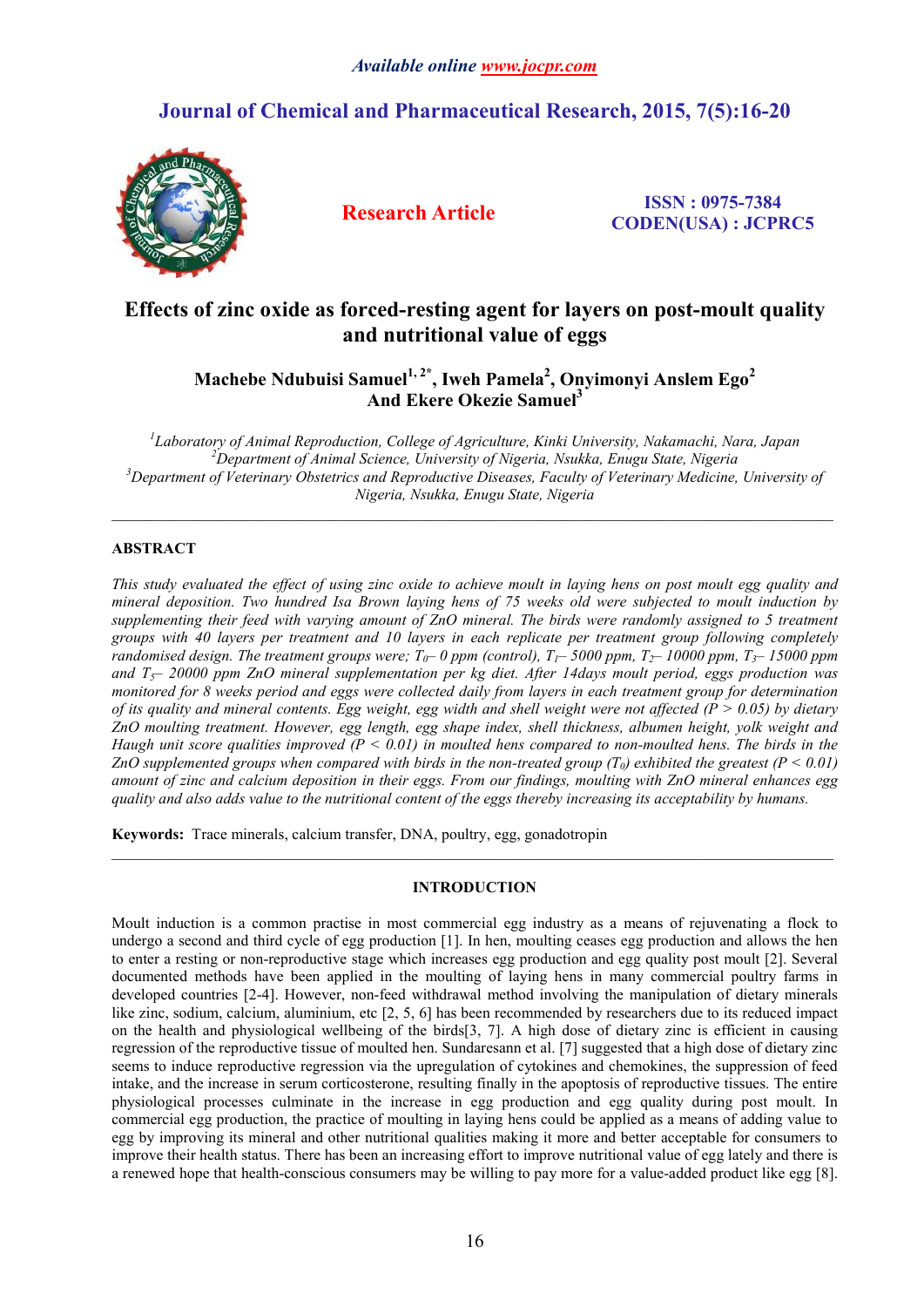The beneficial effect of using zinc oxide (ZnO) mineral to achieve moult induction in laying hens has been reported. However, information on the impact of feeding zinc oxide mineral as moulting agent on post moult egg quality and nutritional value is inconclusive. This study evaluated the effect of using zinc oxide to achieve moult in laying hens on post moult egg quality and mineral deposition.

*\_\_\_\_\_\_\_\_\_\_\_\_\_\_\_\_\_\_\_\_\_\_\_\_\_\_\_\_\_\_\_\_\_\_\_\_\_\_\_\_\_\_\_\_\_\_\_\_\_\_\_\_\_\_\_\_\_\_\_\_\_\_\_\_\_\_\_\_\_\_\_\_\_\_\_\_\_\_*

### **EXPERIMENTAL SECTION**

Two hundred Isa Brown laying hens of 75 weeks old were subjected to moult induction by supplementing their feed with varying amount of ZnO mineral. The birds were randomly assigned to 5 treatment groups with 40 layers per treatment and 10 layers in each replicate per treatment group following completely randomised design. The treatment groups were;  $T_0$  – 0 ppm (control),  $T_1$  – 5000 ppm,  $T_2$  – 10000 ppm,  $T_3$  – 15000 ppm and  $T_5$  – 20000 ppm ZnO mineral supplementation per kg diet. Birds in each treatment group were housed individually in cages. Also, the birds were fed the standard diet (Table 1) for two weeks prior to exposure to zinc oxide supplementation. Clean drinking water was provided to the birds *ad libitum* whereas egg production was also monitored during the same period. After the two weeks acclimatization period, the diet of birds was supplemented with ZnO mineral according to their treatment groups to induce mounting.

|                     | Composition    |                       |                   |
|---------------------|----------------|-----------------------|-------------------|
| Ingredients         | (Kg/100kg)     | Nutrient              | Proximate $(\% )$ |
| Maize               | 48             | Crude protein         | 16.5              |
| Wheat offal         | 12             | Crude fibre           | 2.5               |
| Soya bean meal      | 16             | Moisture              | 5                 |
| Palm kernel cake    | 12             | Ash                   | 14.35             |
| Fish meal           | 2              | Ether extract         | 12.5              |
| Bone meal           | 5              | Nitrogen free extract | 49.15             |
| Limestone           | $\overline{4}$ |                       |                   |
| Lysine              | 0.25           |                       |                   |
| Methionine          | 0.25           |                       |                   |
| *Vitamin<br>Mineral | 0.25           |                       |                   |
| Salt                | 0.25           |                       |                   |
| <b>Total</b>        | 100            |                       | 100               |

| Table 1 Percentage and proximate composition of the experimental diet |  |  |  |
|-----------------------------------------------------------------------|--|--|--|
|                                                                       |  |  |  |

*\*Vitamin and trace mineral premix per kilogram of diet provided: Vitamin A 10,000 IU; Vitamin D3 2,000 IU; Vitamin E ,20IU; Vitamin K3 2mg; Vitamin B1 2mg; Vitamin B2 5mg; Vitamin B6 5mg; Vitamin B12 10mg; Niacin 30mg; Panthotenic acid 10mg; Folic acid 0.74mg; Zinc 25mg; Copper 10mg; Iron 120mg; Manganese 60mg; Selenium 0.2mg.*

After 14 days moult period, eggs production was monitored for 8 weeks period and eggs were collected daily from layers in each treatment group for determination of its quality and mineral contents. The egg qualities characteristics determined were: egg weight, egg length, egg shape index, shell weight, shell thickness, albumen height, yolk weight and Haugh unit. Egg weight was determined by weighing in an electronic scale while egg length and egg width were measured using a vernier callipers. Egg shape index was calculated using the formula, egg shape = (egg width / egg length) \* 100 [9]. Shell weight was determined after drying the egg shell in normal room temperature (27 °C) for 24 hours and weighing using an electronic weighing scale. To determine egg shell thickness, three measurements of shell thickness including egg shell membranes were taken from the large end, equator and small end of each egg shell with a micrometer (Ames, Waltham, MA). Average of the three shell thickness measurements were recorded and used for analysis. For the determination of yolk weight, eggs were cracked and its content carefully emptied into a flat plate. The yolk was separated from the albumen using a Teflon spoon and the chalazae carefully removed before weighing. Also, yolk and albumen heights were determined using Ames tripod micrometer (Ames, Waltham, MA, USA) after emptying the content of the egg on a clean flat surface. The Haugh unit was also measured using Ames tripod micrometer. Zinc and calcium determination in egg was done by the method of Pearson [10]. All data were analyzed using the PROC ANOVA statement of SAS software [11]. Differences in mean of the parameters among treatment groups were compared at 5% level of significance  $(P < 0.05)$  using Duncan's multiple range tests.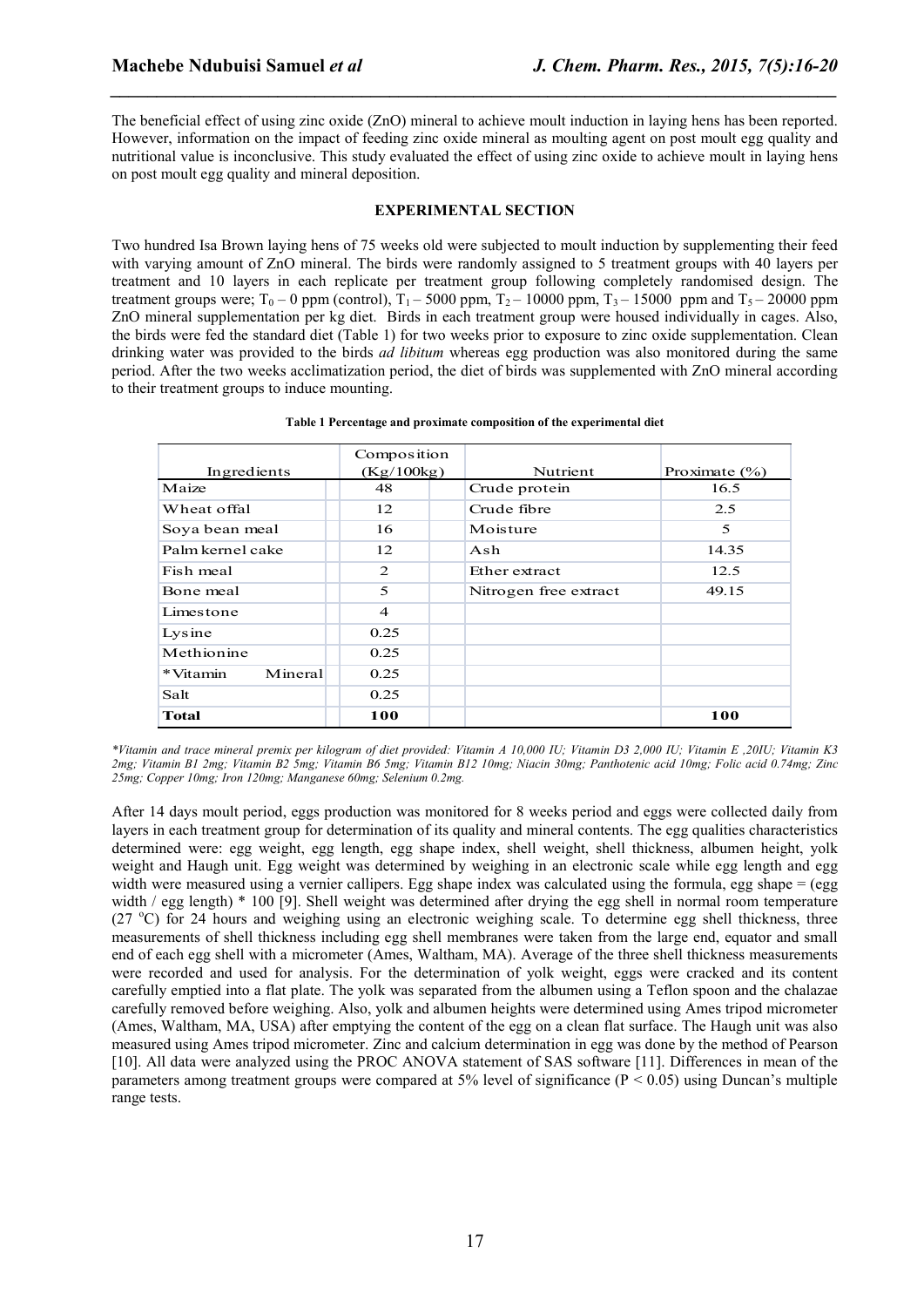#### **RESULTS AND DISCUSSION**

*\_\_\_\_\_\_\_\_\_\_\_\_\_\_\_\_\_\_\_\_\_\_\_\_\_\_\_\_\_\_\_\_\_\_\_\_\_\_\_\_\_\_\_\_\_\_\_\_\_\_\_\_\_\_\_\_\_\_\_\_\_\_\_\_\_\_\_\_\_\_\_\_\_\_\_\_\_\_*

The effect of moulting using zinc oxide minerals on the egg quality characteristics are shown in Table 2. Moult induction with zinc oxide had no significant ( $P > 0.05$ ) impact on the egg weight, egg width and shell weight. However, egg length, egg shape index, shell thickness, albumen height, yolk weight and Haugh unit score of eggs showed significant ( $P < 0.05$ ) variations among treatment groups. Egg length was longer for hens in  $T_4$  compared  $(6.36 \pm 0.12 \text{ cm}; P < 0.05)$  to other treatments. There was a gradual increase in the egg length as the amount of dietary zinc oxide supplementation was increased from 5000 ppm to 20000 ppm/ kg of diet. Egg length of hens in  $T_0$ and  $T_1$  were similar but differed (P < 0.05) from those in  $T_2$  and  $T_3$ . Egg shape index for hens in the control treatment group compared (P > 0.05) favourably with those of moulted hens in  $T_1$ ,  $T_2$ , and  $T_3$ . However, their egg shape index values differed (P < 0.05) from those of hens in  $T_4$ . Eggs of moulted hens in  $T_1$  and  $T_2$  and the control groups (T<sub>0</sub>) had higher shell thickness characteristics which differed (P < 0.05) from those of hens moulted using 15000 ppm  $(T_3)$  and 20000 ppm  $(T_4)$  zinc oxide per kg diet. Albumen height and Haugh unit of egg in the various treatment followed similar pattern. Both egg characteristics were higher for eggs of hens in  $T_2$ ,  $T_3$  and  $T_4$  but differed highly (P < 0.01) from those of hens in  $T_0$  and  $T_1$ . With the exception of  $T_4$ , the average weight of egg yolk was higher ( $P < 0.01$ ) for T<sub>3</sub> and lower for hens in T<sub>0</sub>, T<sub>1</sub> and T<sub>3</sub>.

|  |  |  |  | Table 2: Egg quality characteristics of Zinc-moulted and non-moulted hens |
|--|--|--|--|---------------------------------------------------------------------------|
|--|--|--|--|---------------------------------------------------------------------------|

|                        |                              |                               | Treatments                    |                               |                                |                    |
|------------------------|------------------------------|-------------------------------|-------------------------------|-------------------------------|--------------------------------|--------------------|
| Parameters             | T <sub>0</sub>               | T <sub>1</sub>                | T <sub>2</sub>                | T <sub>3</sub>                | T <sub>4</sub>                 | Prob.              |
| Egg weight, g          | $64.83 \pm 1.06$             | $64.11 \pm 1.81$              | $63.22 \pm 0.64$              | $64.31 \pm 0.71$              | $63.12 \pm 2.29$               | 0.62 <sup>NS</sup> |
| Egg length, cm         | $5.95 \pm 0.08$ <sup>c</sup> | $5.98 \pm 0.70$ <sup>c</sup>  | $6.05 \pm 0.09$ <sup>b</sup>  | $6.02 \pm 0.06^{b}$           | $6.36 \pm 0.12$ <sup>a</sup>   | $0.00**$           |
| Egg width, cm          | $4.86 \pm 0.07$              | $5.04 \pm 0.10$               | $4.91 \pm 0.07$               | $4.95 \pm 0.08$               | $4.98 \pm 0.07$                | 0.58 <sup>NS</sup> |
| Shape Index            | $0.85 \pm 0.90$ <sup>a</sup> | $0.84 \pm 0.4$ <sup>a</sup>   | $0.84 \pm 0.78$ <sup>a</sup>  | $0.82 \pm 1.30$ <sup>ab</sup> | $0.78 \pm 0.58$ <sup>b</sup>   | $0.05*$            |
| Shell weight, g        | $5.34 \pm 0.1$               | $5.25 \pm 0.10$               | $5.05 \pm 0.14$               | $6.30 \pm 0.13$               | $5.46 \pm 0.20$                | 0.36 <sup>NS</sup> |
| Shell thickness,<br>mm | $0.42 \pm 0.01^a$            | $0.40 \pm 0.01$ <sup>ab</sup> | $0.42 \pm 0.02$ <sup>a</sup>  | $0.38 \pm 0.01^{b}$           | $0.38 \pm 0.01^{b}$            | $0.05*$            |
| Albumen height,<br>mm  | $7.64 \pm 0.60^{\mathrm{b}}$ | $8.35 \pm 0.60^b$             | $9.75 \pm 0.35^a$             | $10.56 \pm 0.22^{\text{a}}$   | $9.63 \pm 0.38$ <sup>a</sup>   | $0.00**$           |
| Yolk weight, g         | $16.11 \pm 0.30^{b}$         | $16.36 \pm 0.34^b$            | $15.70 \pm 0.25^{\rm b}$      | $17.70 \pm 0.40$ <sup>a</sup> | $16.70 \pm 0.38$ <sup>ab</sup> | $0.01**$           |
| Haugh unit             | $85.54 \pm 1.50^c$           | 91.70 $\pm$ 3.08 <sup>b</sup> | 99.69 $\pm$ 1.83 <sup>a</sup> | 99.90 $\pm$ 0.75 $^{a}$       | $96.73 \pm 2.27$ <sup>ab</sup> | $0.00**$           |

*a, b, c, Means on the same row with different superscripts are significant at 5%, NS: not - significant; \* = P<0.05; \*\* P < 0.01; Prob.- Probability*

Moulting with zinc oxide did not cause major changes in egg weight, egg width and shell weight characteristics of the birds. This is consistent with reports by El-Deek and Al-Harthi [12] who found no significant differences in these egg parameters. Aygun [13] reported no significant variation in egg weight between moulted and non-moulted hens. Although it has been reported that egg weight increased as the hens age [14], this was not the case in this study since the moulted hen and non-moulted hens were of the same age supporting our findings that the zinc mineral had no influence on egg weight. Other egg quality indices namely egg length, shape index, shell thickness, albumen height, yolk weight and Haugh unit score were influenced by the zinc oxide diet. This finding is in agreement with other reports in literature. For instance, Bar et al. [15] reported higher shell thickness in hens moulted with organic Zn compared to their non-moulted groups. The authors observed improvements in egg production; egg and egg shell quality for layers fed with organic Zn. Earlier report by Shippee et al. [16] showed no significant variation in shell thickness for groups of hens moulted with zinc acetate and zinc oxide during post moult period. A better and improved albumen quality as measured by increased albumen height and Haugh unit in the second laying cycle shown in this study is in agreement with the report of Sahin and Kucuk [17] and Tabatabaie et al. [18] who reported that Zn supplementation positively affected the Haugh unit. The Haugh unit is a measure of egg protein quality based on the height of its egg white (albumen).

Highly significant effect was shown in the zinc and calcium composition in the yolk, albumen and whole eggs of moulted and non-moulted hens (Table 3). Zinc and calcium compositions in yolk and whole egg of moulted hens in  $T_4$  surpassed (P < 0.01) those of other treatment groups. Moulted hens in  $T_2$  and  $T_3$  had similar amount of Zn and Ca in the yolk and whole egg that were higher ( $P < 0.01$ ) than those of T<sub>1</sub> and the control group (T<sub>0</sub>). In the egg albumen, Zn and Ca contents of eggs for the moulted hens differed  $(P < 0.01)$  from those of the non-moulted hens. While zinc composition in albumen was higher in eggs of moulted hens in  $T_4$  and least for the non-moulted groups of hens (control; T<sub>0</sub>), their calcium contents was similar in eggs of moulted hens but differed (P<0.01) from eggs of the control groups of hens.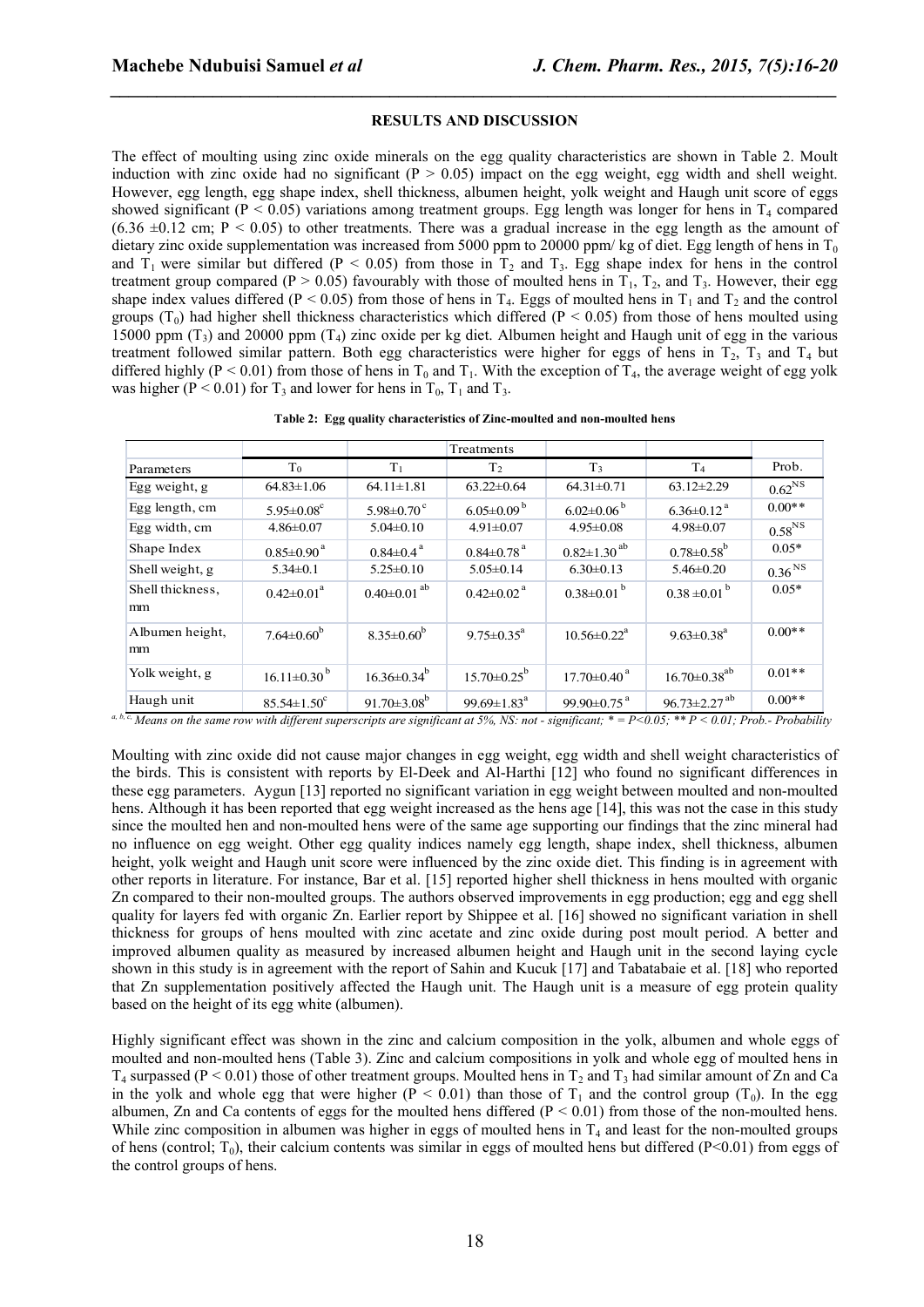|                 |                                |                                | Treatment                      |                                |                                |          |
|-----------------|--------------------------------|--------------------------------|--------------------------------|--------------------------------|--------------------------------|----------|
|                 | T <sub>0</sub>                 | T <sub>1</sub>                 | T <sub>2</sub>                 | T <sub>3</sub>                 | T <sub>4</sub>                 | Prob.    |
| Yolk (ppm)      |                                |                                |                                |                                |                                |          |
| Zn              | $95.5 \pm 0.29$ <sup>d</sup>   | $102.50 \pm 0.72$ <sup>c</sup> | $109.38 \pm 1.80^{b}$          | $109.20 \pm 0.26^b$            | $115.88 \pm 0.94^a$            | $0.00**$ |
| Ca              | $48.0 \pm 4.62$ <sup>c</sup>   | $72.25 \pm 0.14^b$             | $72.25 \pm 0.14^b$             | $78.00 \pm 1.16^b$             | $100.00 \pm 2.31$ <sup>a</sup> | $0.00**$ |
| Albumen (ppm)   |                                |                                |                                |                                |                                |          |
| Zn              | $52.00 \pm 1.16^d$             | 56.50 $\pm$ 0.29 <sup>c</sup>  | $62.55 \pm 0.03^b$             | 59.50 $\pm$ 1.73 <sup>bc</sup> | $82.50 \pm 2.89^a$             | $0.00**$ |
| Ca              | $16.25 \pm 0.14^b$             | $24.25 \pm 0.14^a$             | $20.00 \pm 2.31^{ab}$          | $24.30 \pm 0.17^a$             | $20.00 \pm 2.31^{ab}$          | $0.01**$ |
| Whole Egg (ppm) |                                |                                |                                |                                |                                |          |
| Zn              | $147.50 \pm 1.44$ <sup>d</sup> | $159.00 \pm 0.43$ <sup>c</sup> | $171.93 \pm 1.78$ <sup>b</sup> | $168.70 \pm 1.47^b$            | $198.38 \pm 3.83$ <sup>a</sup> | $0.00**$ |
| Ca              | $64.25 \pm 4.47$ <sup>d</sup>  | $96.50 \pm 0.00$ <sup>bc</sup> | $96.25 \pm 2.17^c$             | $102.30 \pm 1.33^{b}$          | $120.00 \pm 0.00^a$            | $0.00**$ |

**Table 3: Zinc and calcium composition in eggs of moulted and control hens**

*\_\_\_\_\_\_\_\_\_\_\_\_\_\_\_\_\_\_\_\_\_\_\_\_\_\_\_\_\_\_\_\_\_\_\_\_\_\_\_\_\_\_\_\_\_\_\_\_\_\_\_\_\_\_\_\_\_\_\_\_\_\_\_\_\_\_\_\_\_\_\_\_\_\_\_\_\_\_*

*b, c, d Means on the same row with different superscripts are significant at 5%,\* = P < 0.05; \*\* P < 0.01; Prob.- Probability.*

Higher amount of zinc and calcium contents were found in egg yolk, egg albumen and whole egg of moulted hens compared to the non-moulted birds indicating an increase in the amount of zinc and calcium deposition in eggs of moulted hens. Therefore, inducing moult in hens using zinc had a profound effect on the zinc and calcium deposition in eggs. Our findings showed that egg contents of these minerals increased across treated groups with increasing level of zinc in the diets. Egg yolk from hens fed 20000 ppm Zn/kg diet contained about 30% more zinc whereas hens fed with 5000 ppm diet gave about 5% more zinc than egg yolk from non-moulted hen. These findings are in consonant with reports of previous studies [19, 20]. The observed increase in yolk zinc content may be linked probably to the production of vitellogenin. In poultry, Guo et al. [20] reported that vitellogenin may be increased when zinc concentration increases because of the transfer of zinc which is stored in the liver to the yolk of the egg. About 70% of the total zinc in the whole egg was deposited in the yolk while 30% was found in the albumen. This is not surprising because of the important role of zinc in the development of the embryo. Richards [21] reported that egg yolk is a major source of zinc in fertile eggs because they are required for the development of the embryo. Although higher amount of zinc compared to calcium was found in the yolk, albumen and whole eggs, both minerals plays crucial role in avian reproduction. Calcium plays an important role in gonadotropin secretion and reproduction in avian ovarian cells [22]. It is noteworthy that increasing levels of dietary zinc inclusion above a threshold may impair calcium uptake and causes calcium to fall below the critical level essential for gonadotropin production and release of LH [23], thus suggesting that moderate amount of zinc should be added in diets of poultry. Nutritionally, higher amount of these mineral depositions in egg of moulted hens compared to non-moulted hens is remarkable because the eggs can serve as a good source of these minerals for human consumption. This finding supports the view of Vilà [8] that supplementing hens diet with minerals like magnesium, manganese, zinc, iodine, and selenium, raises the levels of these minerals in the egg. For instance, NDMoPH[24] report showed that the egg can contribute 21%, 16% and 13% of the recommended levels of Thai Dietary Reference Intake for children age 4 to 5, 6 to 8 and 9 to 12 years, respectively. Zinc has been noted as being an important trace mineral for maintaining health of humans and other animals playing a ubiquitous role in cellular metabolism [8, 25]. It functions as a catalyst and contributes to the stabilization of the quaternary structure of metalloenzymes, RNA, DNA, and ribosome [25]. Research reports from experiments using zinc in animals [26, 27] have shown that the egg is a veritable choice for supplying extra zinc to human diet. Vilà [8] noted that eggs enriched with some minerals, vitamins, carotenes, fatty acids, and even specific antibodies or decreased cholesterol content, provides the vision of new eggs and egg products on the present and future markets. Then, eggs with superior biologic and nutritional value will be readily available for human consumption.

### **CONCLUSION**

From our findings, moulting with ZnO mineral enhances egg quality and adds value to the nutritional content of the eggs thereby increasing its acceptability by humans and such eggs represent a good opportunity for supplying extra zinc to human diets